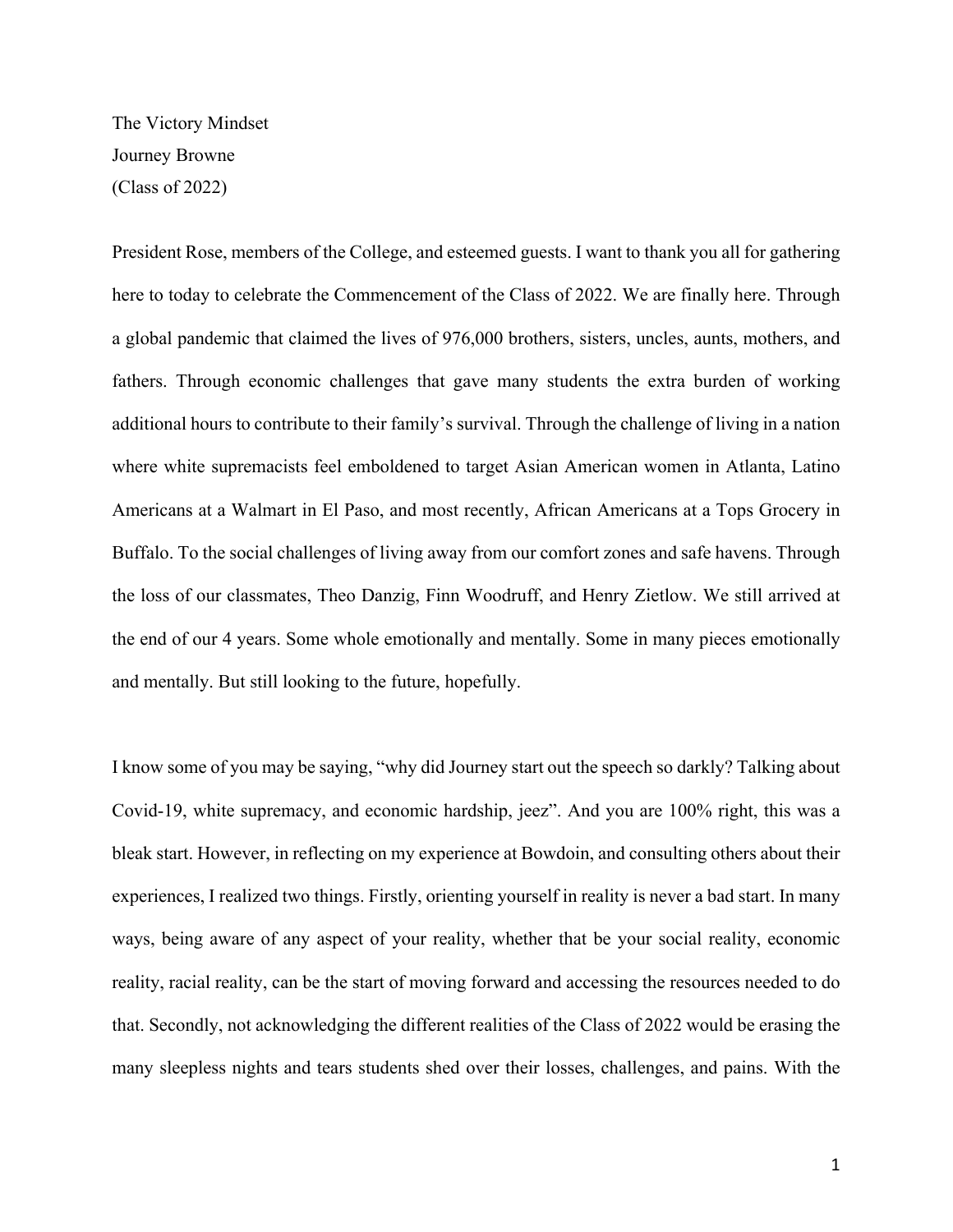loss of my mother in October of 2021, I had many of those nights. I want anyone who has struggled to get here, no matter the reason, to know that as your peer I am *proud* of you. I am *overjoyed* to be sharing these moments with you. You *deserve* to feel every bit of the excitement of this day.

These reflections, however, are surprisingly not the focal point of my speech. And to that you may say, "well you just spent 3 minutes on this point. You had a fancy lead up and everything". And to that I say, "you are right…again. gold star students you all are". I talked about the journey to graduation, the challenges along the way, the realities. However, my real interest lies in the mode of this journey. What carried us here? How can we arrive at feelings of success and elation, despite going through extreme realities? This is where I introduce something that my father, who is in the audience, taught me throughout my whole life: the victory mindset.

Now, although he introduced this concept to me. I am just going to take this concept on as my own. As a member of the Judicial Board, I know I should know better and not plagiarize but I have valid reasons! One, I am the one making the speech so "speechers keepers" or whatever. And secondly, I am a Sociology major, which means that I reserve the right to take a term and talk about it ad nauseum. But in all seriousness, I am talking about the victory mindset because I have seen how it has worked to carry me and many others, through the hardship and challenges I described above. How it has worked to carry us to a place like today.

What is the victory mindset, exactly? It is a mindset that declares that any action you take, no matter how small, especially in a time of hardship, whether global or personal, is a victory. Now let us sit with that. An action, no matter how small, taken during a time of global or personal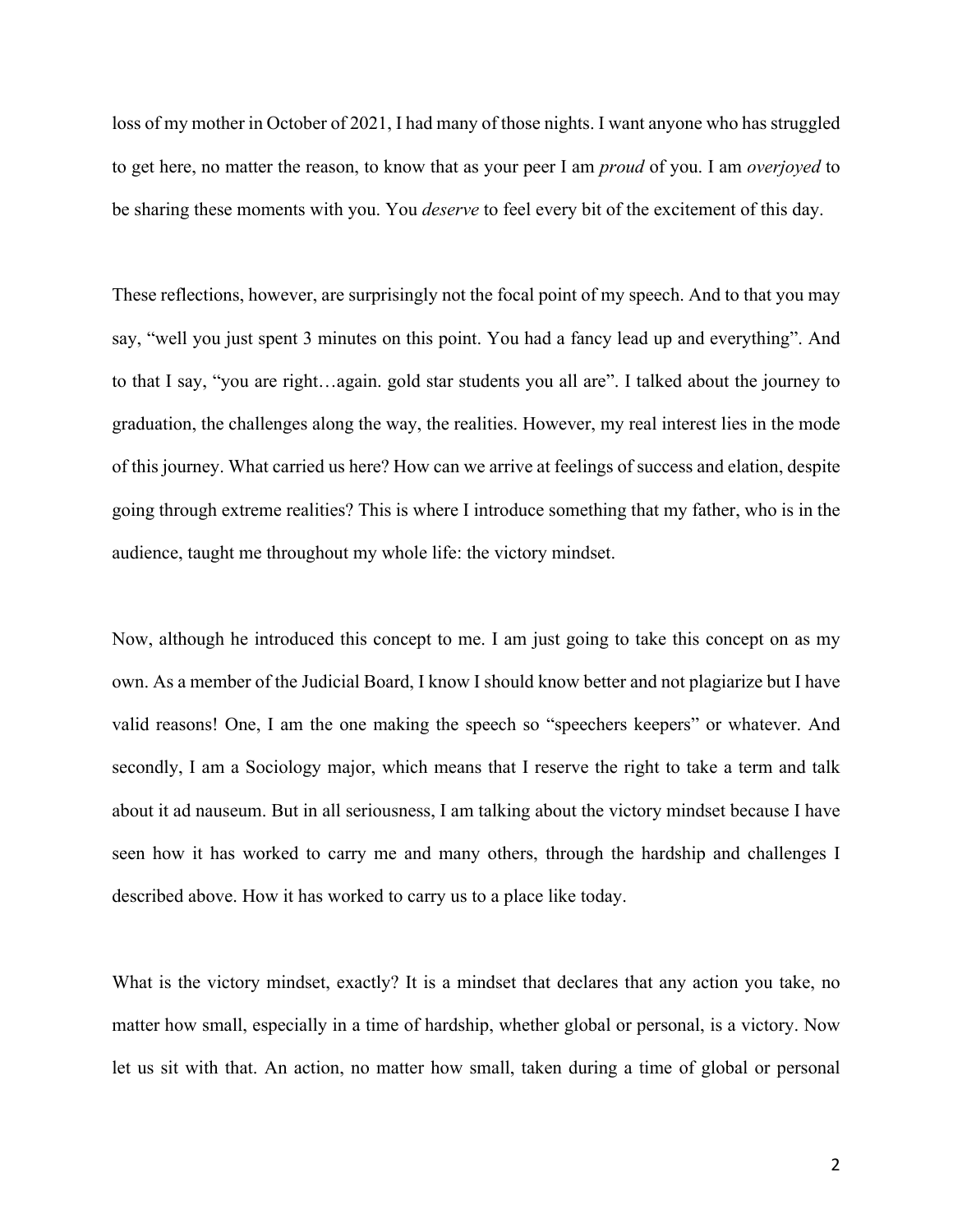hardship is a victory. Some may think this claim absurd, being that many of us have been raised in a society that deems only big accomplishments victories. Landing a new job after a tough interview process. A brand new car. A big move to a new city. A big win on the field against a tough rival.

But what about the small moments? Putting yourself out there after heartbreak. Finding the will to eat when someone you love passes away. Finally taking a shower after an internal mental battle. Getting out of bed to go to work and make the money that your family desperately needs. Stepping foot back in the gym after a tough loss. These are victories too and they deserved to be celebrated like every other victory you will have in your life.

Now, some may believe the word victory is a little "off color" considering our current global context: the ongoing war in Syria, the war in Ukraine, the famine in Yemen. The word "victory" does traditionally denote that there is an enemy to be captured, subdued, and eradicated. But when I speak of a victory, I am not speaking of a victory over another person or group. I am talking about a victory over the little voice of self doubt and dejection that lives, rent free and comfortably within our heads.

For us to actively practice the victory mindset, it is going to mean killing the voice in your head that tells you that your actions are nothing special. "You got up out of bed today, so what". "You're communicative at your job today, who cares". "You're being confident in your body, wearing something you haven't worn in years, you look a mess".